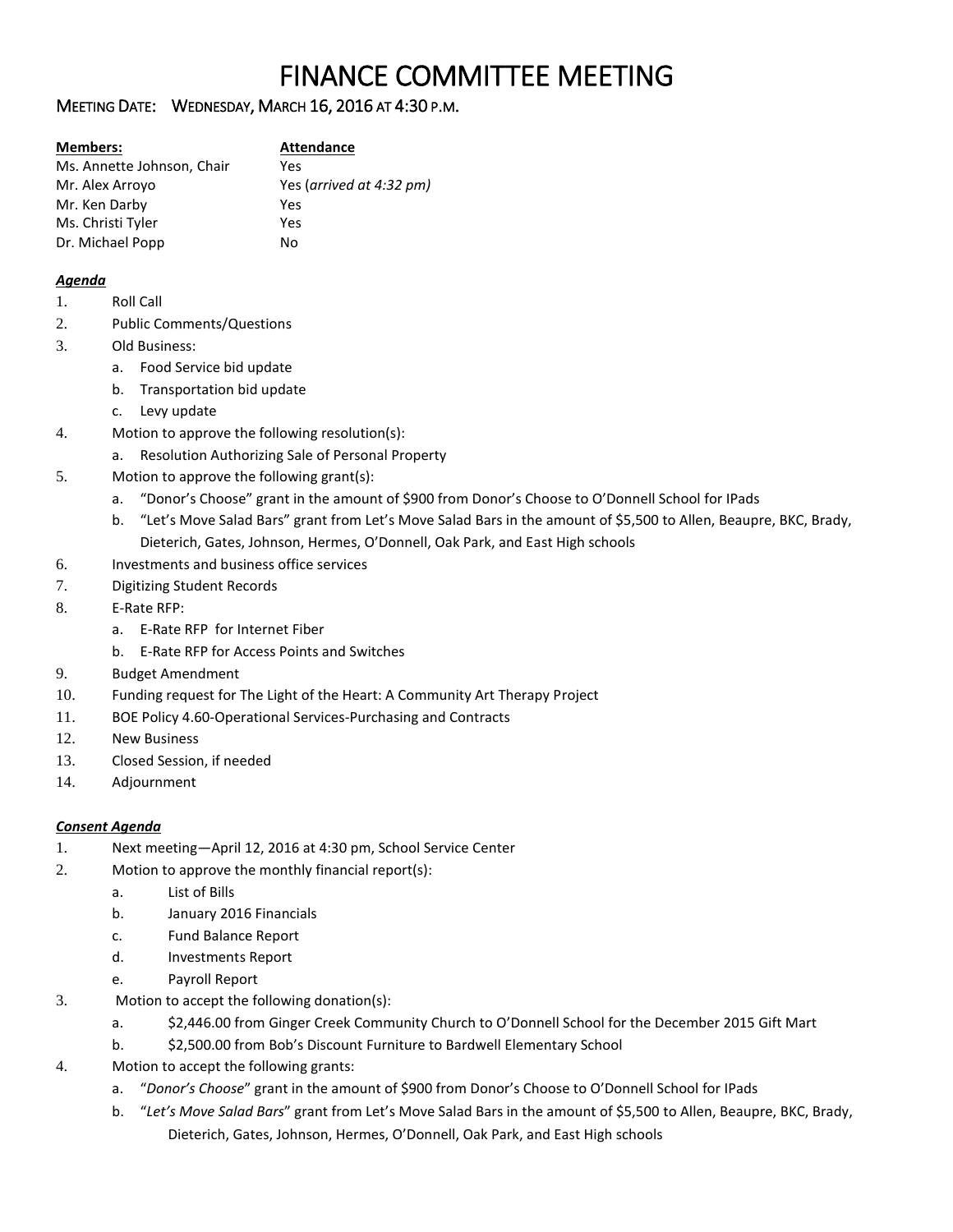#### *Action Items*

- 5. Motion to approve Resolution Authorizing Sale of Personal Property
- 6. Motion to award E-Rate Fiber Backbone RFP to Advanced Wiring Solution in the amount of \$177,031.00
- 7. Motion to award E-Rate Switch and Wireless RFP to Netrix (HP/Aruba) in the amount of \$1,007,906.64

## *Informational Items*

- 8. Food service bid update
- 9. Transportation bid update
- 10. Levy update
- 11. Investments and business office services
- 12. Digitizing student records
- 13. Budget amendment
- 14. Funding request for The Light of the Heart: A Community Art Therapy Project
- 15. BOE Policy 4.60-Operational Services-Purchasing and Contracts

# *Minutes*

There were no public questions or comments.

*Food Service Bid Update*: The food service bid is currently waiting for approval from ISBE; once they have reviewed and approved it, it can be released to vendors. There will be a mandatory pre-bid meeting with a tour of some of the buildings. The hope is to have a three week turn around. The bid will have two options: (1) prepared on-site meals for all grades PK-12 and (2) pre-plated meals for elementary schools and prepared on-site meals for secondary schools. Ms. Johnson asked if cleanup was included, Ms. Tyler replied yes.

*Transportation Bid Update*: After further review of the current special education transportation contract it was discovered that the renewal rate for the third year is tied to CPI, this year the CPI rate is .8%. Durham would not be able to perform another year of service at that low level of an increase. The renewal rate for the kindergarten, STEM, field trip and athletics transportation is 2.5% with Durham, Ms. Tyler reached out to them and Durham proposed a 4% increase. Both transportation contracts will be bid. The bid will be opened on Friday, March 18, 2016.

Ms. Johnson asked what was going on with the potential transportation secretary. The position has been discussed at Policy and Personal Committee as well as Executive Cabinet. At this time there is a possibility of restructuring current positions and filling the position within.

*Levy Update*: Ms. Johnson asked where the District was at in regards to the levy if we continue to hold the line flat. Ms. Tyler replied that final EAV numbers have not been received yet. The current CPI is .7% an increase to revenue will be mostly on new property. Ms. Tyler asked if a formal resolution was needed, since there was one in the past. Ms. Johnson replied that the attorneys were supposed to be working on one. Ms. Tyler said that final EAV numbers were usually issued sometime in March and she has not received them yet. Paperwork for the abatement of the two million dollars has been filed with the County, and this will be noted in the February Investments reports. Ms. Tyler added that when the final numbers come in from the County the levy can be adjusted within the parameters of the levy. She also reminded that if we don't levy now we lose it. Mr. Darby asked if final new construction numbers have been received, Ms. Tyler responded no.

*Resolution Authorizing Sale of Personal Property*: Technology items that are no longer in use in the District will either be sold or recycled. These items are no longer needed for school purposes.

*Grants update*: Two grants were presented for approval.

- a. "*Donor's Choose*" grant in the amount of \$900 from Donor's Choose to O'Donnell School for IPads
- b. "*Let's Move Salad Bars*" grant from Let's Move Salad Bars in the amount of \$5,500 to Allen, Beaupre, BKC, Brady, Dieterich, Gates, Johnson, Hermes, O'Donnell, Oak Park, and East High schools. The committee wondered why Bardwell, Krug, Rollins and the middle schools were not included in the grant.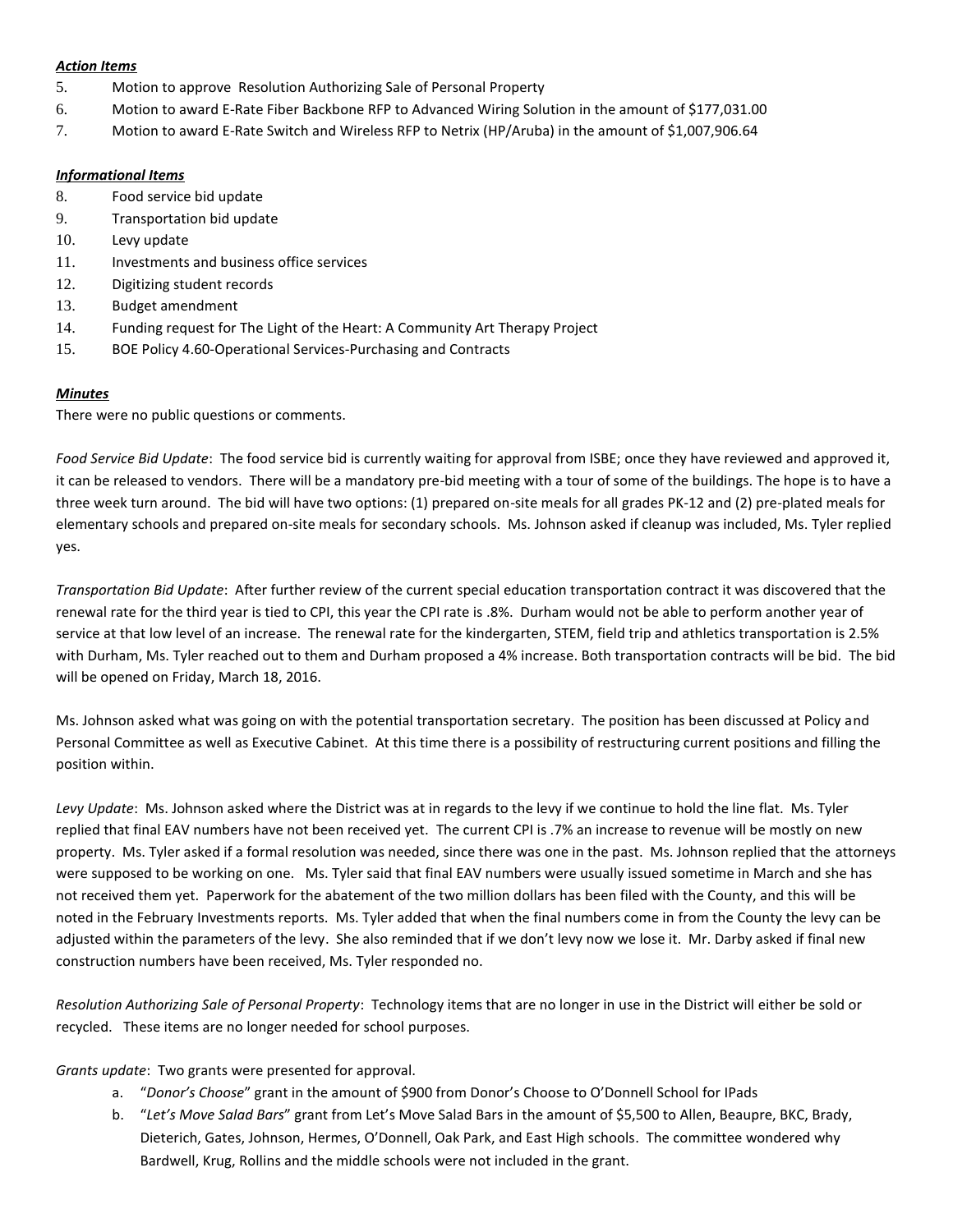*Investments and Business Office Services*: Ms. Tyler spoke with Mr. Rob Grossi of Bloom Township Trustees of Schools in regards to services offered. The quote previously given in 2015 for managing District 131 investments is still good at a flat fee of \$36,000.00 per year; he estimates District 131 is currently paying \$47,000 based on the range of 12-15 basis points. His company offers a better yield since they will pool District 131 money with other school districts which allows for longer term investments.

Ms. Tyler also discussed the possibility of Bloom Township taking on some of the business office functions. This price varies depending on the scope of the work that will be done. If the District follows the West Aurora 129 model, Bloom Township would pick up at printing payroll checks and running all the corresponding reports including tax filing and wire transfers. Data entry/input would still be done at the District level. Price is based off of enrollment, the proposed price is \$198,000, and this includes the annual IVisions renewal, which is \$103,000. Bloom Township would pay for the software, licensing fees, and they would host IVisions.

Mr. Darby asked what the benefit of this would be; Ms. Tyler replied they would take over some of the work that is being done at the business office. Ms. Johnson said that West Aurora had less staff in the business office and wondered how we could get to that level. Ms. Tyler answered their business office does not have less employees; it is almost the same amount of employees. The only thing we have is an extra payroll person and that person is also a Level 1 tech support for IVisions. It was discussed if there would need to be a cut in staff, but Ms. Tyler felt that it would be more beneficial to restructure a position to include position control. This is greatly needed in the district and it would assist with budgeting positions. There would be a change in responsibilities but not in salary. The committee would like to see a job description of this position.

The committee agreed to move forward with the investment proposal and see how everything progresses as well as spend some time looking at the budget.

*E-Rate RFP*: Ms. Beatrice Reyes-Childress presented the results of the E-Rate RFP's for the Internet Fiber and Access Points and Switches. Both RFP's are contingent on receiving E-Rate funding and vendors have been made aware of this. Ms. Reyes Childress said E-Rate runs on a five year cycle and we are currently on year two. Funding at the highest rate is most likely within the first two years of the E-Rate cycle. The normal funding rate is 90%. Ms. Tyler added the grand total will be budgeted in expense and the E-Rate will be budgeted in revenue for fiscal year 17.

- RFP for Internet Fiber—Ms. Reyes Childress indicated this RFP is for upgrading the internet fiber at the high school and elementary schools. Three vendors submitted RFP's and the lowest most responsive bidder is Advanced Wiring Solutions.
- RFP for Access Points and Switches—This RFP is for the procurement of local area network equipment and associated licenses for the majority of District 131 facilities. The Magnet Academy and Johnson School were not included since their equipment was replaced last summer. The SSC, ASC, and B&G facilities are not eligible for E-Rate. Ms. Reyes Childress noted that District 131 currently uses HP and Aruba; two vendors also use these products. It would be beneficial to stay with the same products, since the access point span is wider. This will also avoid incurring costs of new equipment. Seven vendors submitted RFP's and the most responsive bidder is Netrix.

Ms. Johnson asked how the preparations for PARCC testing were going; Ms. Reyes Childress said it was moving along. There will be a test on Friday for practice tests. PARCC limitations indicate that there can only be 100 students per building participating in the practice test.

*Digitizing Student Records:* The Special Education Department would like to digitize student records, since by law they need to be saved for 60 years after the student leaves the District. Ms. Tyler said this would be an expensive endeavor to digitize all records and suggested picking a year to start and then leaving the paper files to age out. Mr. Arroyo asked if the files can be donated to the historical society, Ms. Tyler replied no, since they have sensitive information. Ms. Tyler asked the committee if she could move forward with an RFP to price out how much this would cost. Ms. Johnson asked if E-Rate money could be used for this, Ms. Tyler said she was not sure but would ask.

*Budget Amendment*: A budget amendment is needed in three areas:

a. The two million dollars that was budgeted in a contingency account in the education fund needs to be coded to the bond and interest fund.